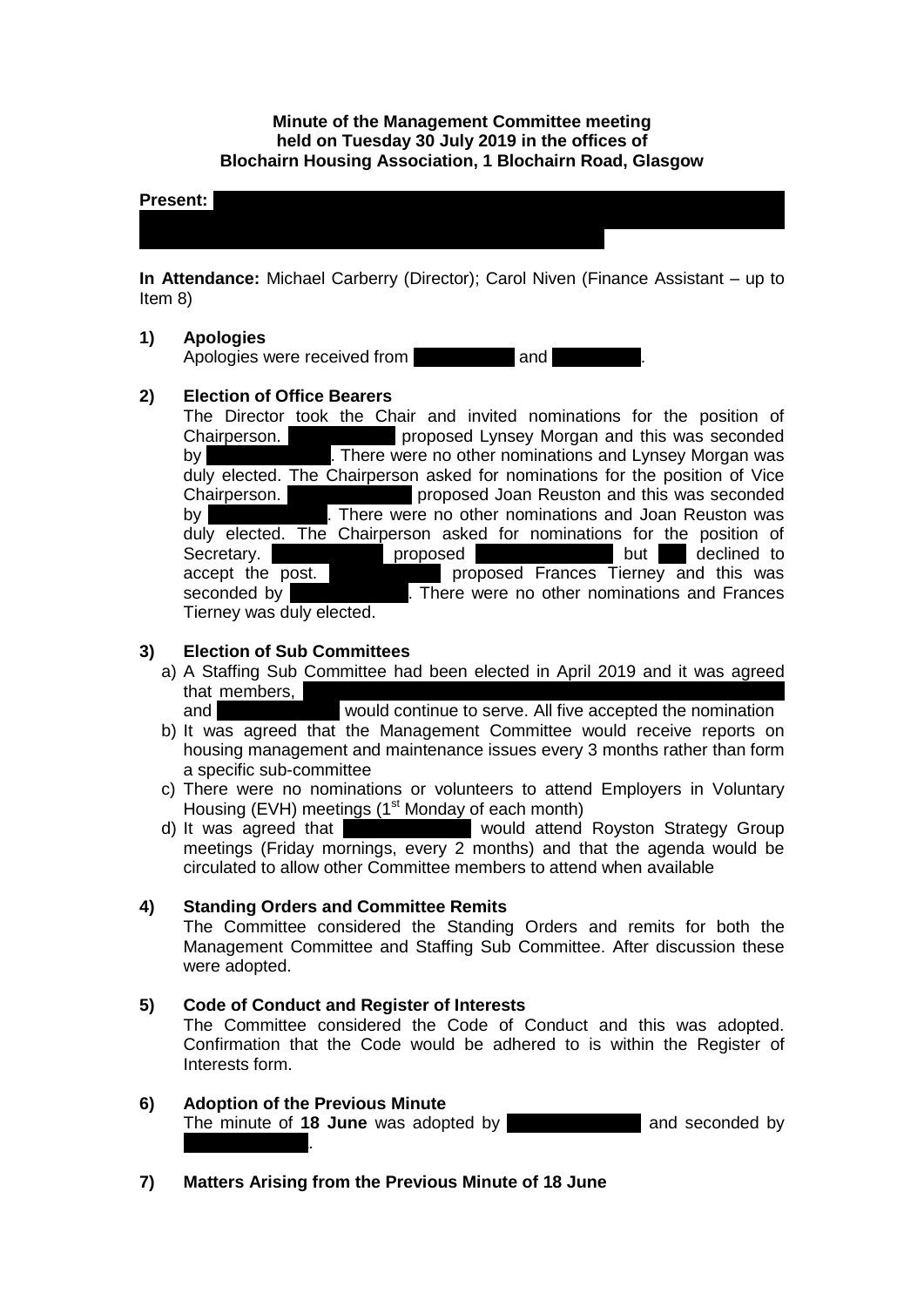| a) Previous Item $3(a)$ - |  |                                               | . The Director advised that the<br>. Blochairn's                        |
|---------------------------|--|-----------------------------------------------|-------------------------------------------------------------------------|
|                           |  | acquisition will proceed when this is settled |                                                                         |
| b) Previous Item 15(b) -  |  |                                               | . The Director advised that the                                         |
|                           |  |                                               | house was let on 7 July with a monthly rent of $E$ . The allocation was |
|                           |  |                                               |                                                                         |
|                           |  |                                               |                                                                         |
|                           |  |                                               |                                                                         |
|                           |  |                                               |                                                                         |
|                           |  |                                               |                                                                         |
|                           |  |                                               |                                                                         |
|                           |  |                                               |                                                                         |

c) **Previous Item 12 - Policy.** The Director advised that he had informed Employers in Voluntary Housing (EVH) of the error in the Model Dignity at Work Policy. Mich Moore had pointed out that it referred to the Law of Tort, which is English Law, rather than the Law of Delict, which applies in Scotland. EVH asked that their thanks are passed on to **Michalle for this** 

# **8) Management Accounts to 30 June 2019**

- a) The Finance Assistant, Carol Niven, advised that Finance Agent, Lorna Wylie, was unable to attend due to a family emergency. She delivered the Finance Agent's report highlighting variances from the budget
- b) The Finance Assistant advised that the Auditor's Management Letter had been received. There were no audit or accounting issues identified and no recommendations made by the Auditor
- c) It was agreed that the Finance Agent could begin the process of tendering for audit services for 2020/2021
- d) Handelsbanken. The Committee considered the business arrangement with Handelsbanken and agreed that a Business Debit Card should be obtained; internet banking should be established and the Association's current account should be switched from the Royal Bank of Scotland. The resolutions are contained in Appendix 1.

### **9) Employers in Voluntary Housing (EVH)**

- a) The Director recommended that Committee members consider attending the EVH Annual Conference
- b) Committee noted the Code of Conduct for attending EVH events

# **10) Staffing Sub Committee**

There was no report on this item.

### **11) Health & Safety**

There was no report on this item.

### **12) Scottish Government/Scottish Housing Regulator**

The Director presented a proposal to engage a consultant to carry out a check on Blochairn's annual return on the Scottish Social Housing Charter (the ARC). This ARC Validation would take 3 days on site and 2 days to write the report. Including travel costs the total cost would be  $E_{\text{23}}$ . The Committee considered this excessive for an organisation of Blochairn's size and it was agreed that ARC Validation could be included in an Internal Audit later in the financial year.

#### **13) Tenant Bonus Scheme**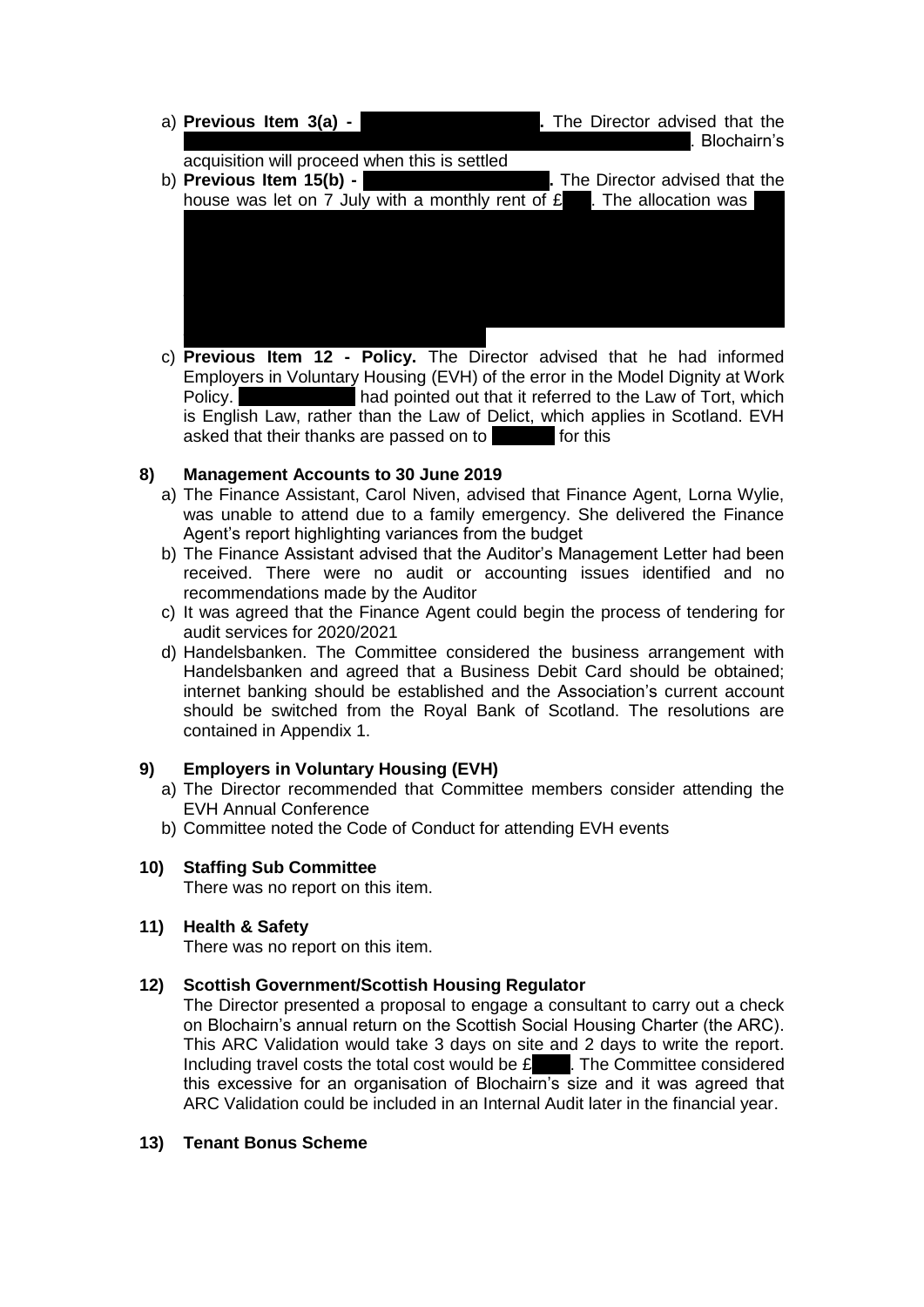Before the meeting, Frank Mulholm and Patricia Fund and Patricia Fund and Patricia Fund and Patricia Fund and Patricia Fund and Patricia Fund and Patricia Fund and Patricia Fund and Patricia Fund and Patricia Fund and Patr and made the draw for July. Winners were **Accord and Christian** and Christian McGrott Ferguson (both Dunolly Street).

### **14) National Accommodation Strategy for Sex Offenders (NASSO)**

The Director presented a draft letter to the Scottish Housing Regulator regarding the refusal to intervene following the failure to implement the housing related recommendations in the George Cameron Significant Case Review. The Committee recognised that these were difficult and controversial issues but felt that they could not be ignored and that the Regulator had a duty to intervene and to assess the risk to social housing tenants. There were several suggestions made to add to or alter the letter, including that the Chairperson of the Scottish Housing Regulator should be invited to a Management Committee meeting.

### **15) Royston Strategy Group**

The next meeting will be on 30 August.

## **16) Policy**

There was no report on this item.

### **17) Training**

The Director urged Committee members to consider the training opportunities available and to consider attending seminars and conferences. and **Eva World attend the 'Housing Association in** a Nutshell' (HAIAN) course, for new Committee members, and and **Denise Domestian Denise Domestian American** will attend the 'Governance of Scottish Housing Associations' (GOSHA) course, for Committee members with a year or more experience.

#### **18) Items for Future Agendas**

Committee members were reminded to advise the Chairperson or Director of issues they might want to discuss under future agendas. An item identified for future discussion currently is more direct engagement with young people in the community.

#### **19) Any Other Competent Business**

- **a) Membership Applications.** The Committee considered and approved membership applications from  $\alpha$  and  $\alpha$
- **b) IT Review.** The Director advised that discussions had begun with computer support company, M2 Ltd, about renewal of IT equipment. He will ask for samples of iPads and tablets for Committee members for the next meeting
- **c) Web Site.** The Director advised that Blochairn's web site will be launched before 5 August
- **d) Parking restrictions in Royston.** The Director advised that consultation on the introduction of parking restrictions in Royston has begun. He highlighted the distinction between early improvement contracts and the new build development at Cloverbank Gardens and Blochairn Place. Parking Permits are not required for new build parking bays that are not adopted by the City Council. This will create management issues for the Association. There is no designated parking space for houses other than for the wheelchair adapted houses; there are more houses than parking spaces and some households own more than one car. The Parking Permit is likely to be around £85 per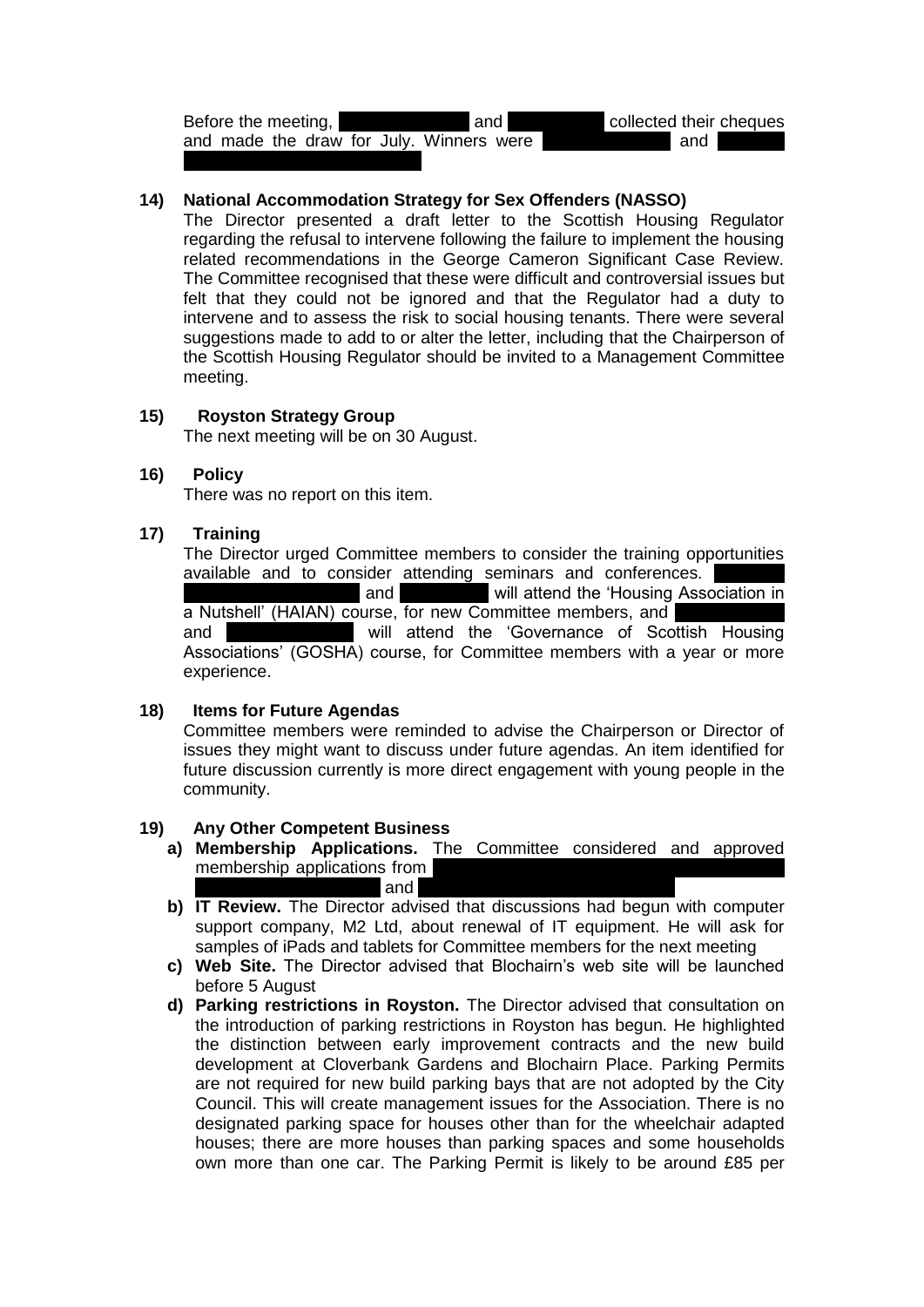year. It was agreed that the Association should oppose the introduction of Parking Permits

**e) Evictions by SERCO.** The Committee considered the letter from Paul Sweeney MP regarding the ongoing situation with SERCO, who are changing locks and evicting asylum seekers. The Director advised that his view was that the situation is governed by the contracts between the various parties the asylum seeker (tenant), Glasgow City Council, SERCO and the Home Office. If Blochairn had provided a house, SERCO would have to abide by the conditions of the contract. SERCO could not change locks without Blochairn's permission. If locks were changed without permission Blochairn would change them again and insist that proper Court procedure had been followed before any eviction. This is the position taken by New Gorbals Housing Association who has leased houses to SERCO.

If rent is not covered by housing benefit Blochairn could not allow the house to be occupied without rent being paid. Similarly, irrespective of the views on how SERCO conduct business, the company could not reasonably be expected to cover the cost of the lease. Neither would it be reasonable for Glasgow City Council to cover the cost. That suggests that the Home Office must accept responsibility for the housing situation when they refuse an asylum application.

The Committee believe that people seek asylum for legitimate reasons, often coming from war zones where they experience things we could not even comprehend. As a civilised society we should not be making these people destitute and homeless.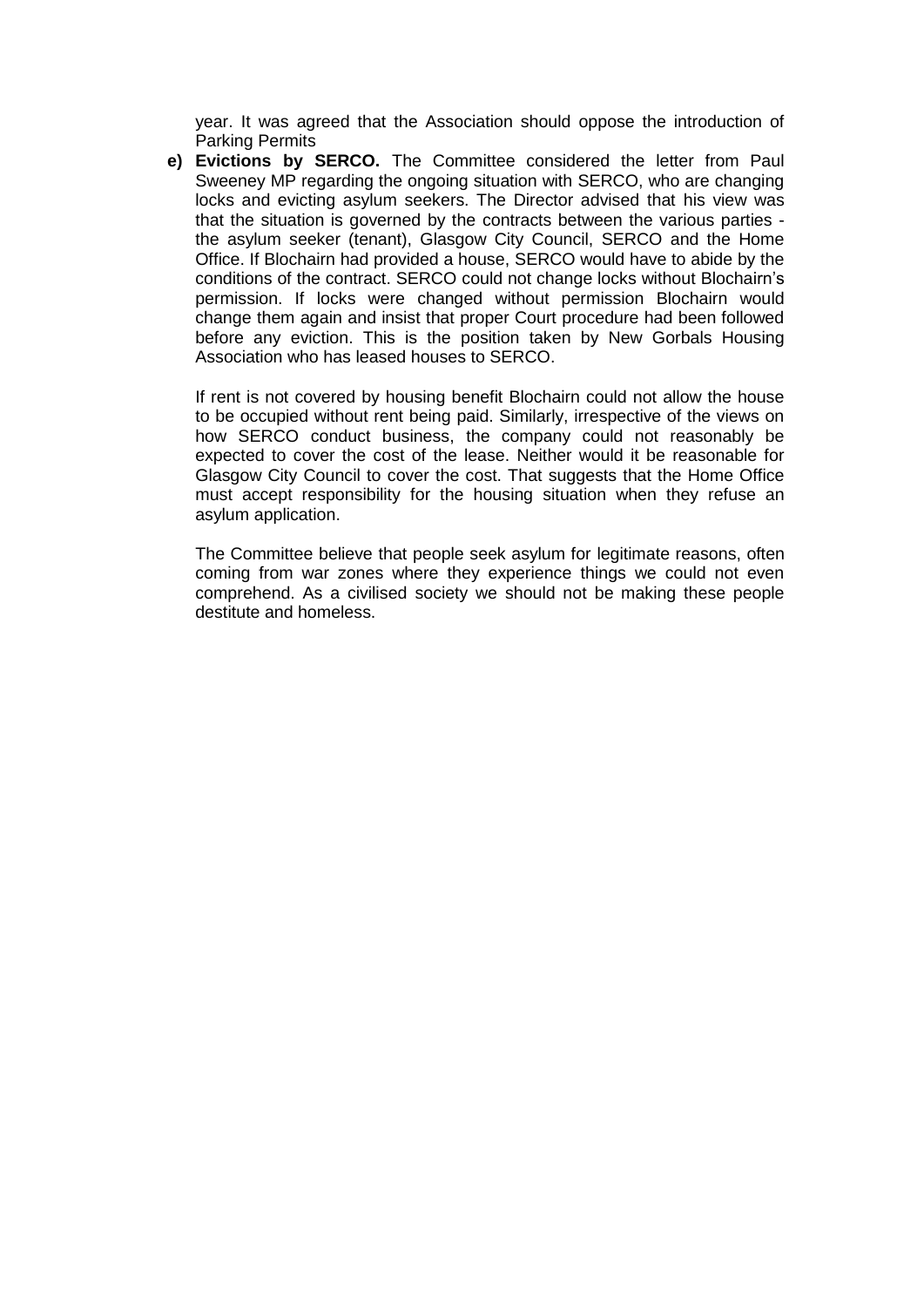# **Appendix 1**

### **Handelsbanken Resolutions**

### **Debit Card**

The Committee noted that the terms and conditions relating to each Business Debit Card were contained in the following documents which were produced to the meeting and considered by the directors:

- 1. The Business Banking Terms and Conditions (and in particular, Part F);
- 2. The Business Debit Card charges schedule
- 3. The Business Debit Card Application Form; and

4. A Business Debit Card Authorised User Application Form, (together, the **"Documents"**)

It was further noted that signing a Business Debit Card Authorised User Application Form would enable the person or persons nominated in such form (each, an "Authorised User" and the meeting noted that for the purposes of the meeting such expression shall include all further Authorised Users nominated by or on behalf of the Registered Society from time to time) to use a Business Debit Card in relation to the relevant accounts of the Registered Society (to make payments, withdraw cash and give instructions to the Bank in relation to Business Debit Cards (and the related accounts)) and that the Registered Society would be liable for the use (including any unauthorised use) by each Authorised User of a Business Debit Card.

In addition, it was noted that the Registered Society has provided a mandate to the Bank which sets out amongst other matters (i) persons who are entitled to give instructions to the Bank concerning the Registered Society's accounts and to make withdrawals from and carry out other payment transactions in relation to such accounts and (ii) persons who may apply for and request the availability of certain payment services. It was further noted that the nomination of Authorised Users from time to time would allow persons (who are not necessarily named) referred to or identified in such mandate or any other relevant agreement between the Registered Society and the Bank) to draw on, have access to, make use of and give instructions to the Bank regarding Business Debit Cards and that the signing of the Business Debit Card Application Form by or on behalf of the Registered Society would not necessarily be carried out in accordance with the current terms of the mandate or any other relevant agreement between the Registered Society and the Bank.

After due consideration of all of the circumstances and being satisfied that it was in the Registered Society's best interests, it was resolved that:

- 1. The Registered Society should apply for the Business Debit Card by signing the Business Debit Card Application Form;
- 2. The Registered Society agrees to, accepts and will be bound by the Business Banking Terms and Conditions and the other Documents.
- 3. The Registered Society will be liable for any overdraft (whether authorised or unauthorised) or any other obligations arising in connection with the use of any Business Debit Card;
- 4. Notwithstanding the existing terms of the mandate provided to the Bank and any other relevant agreements between the Registered Society and the Bank, the Bank is hereby authorised to accept and act on instructions in relation to the relevant accounts of the Registered Society where any of the foregoing is in connection with a Business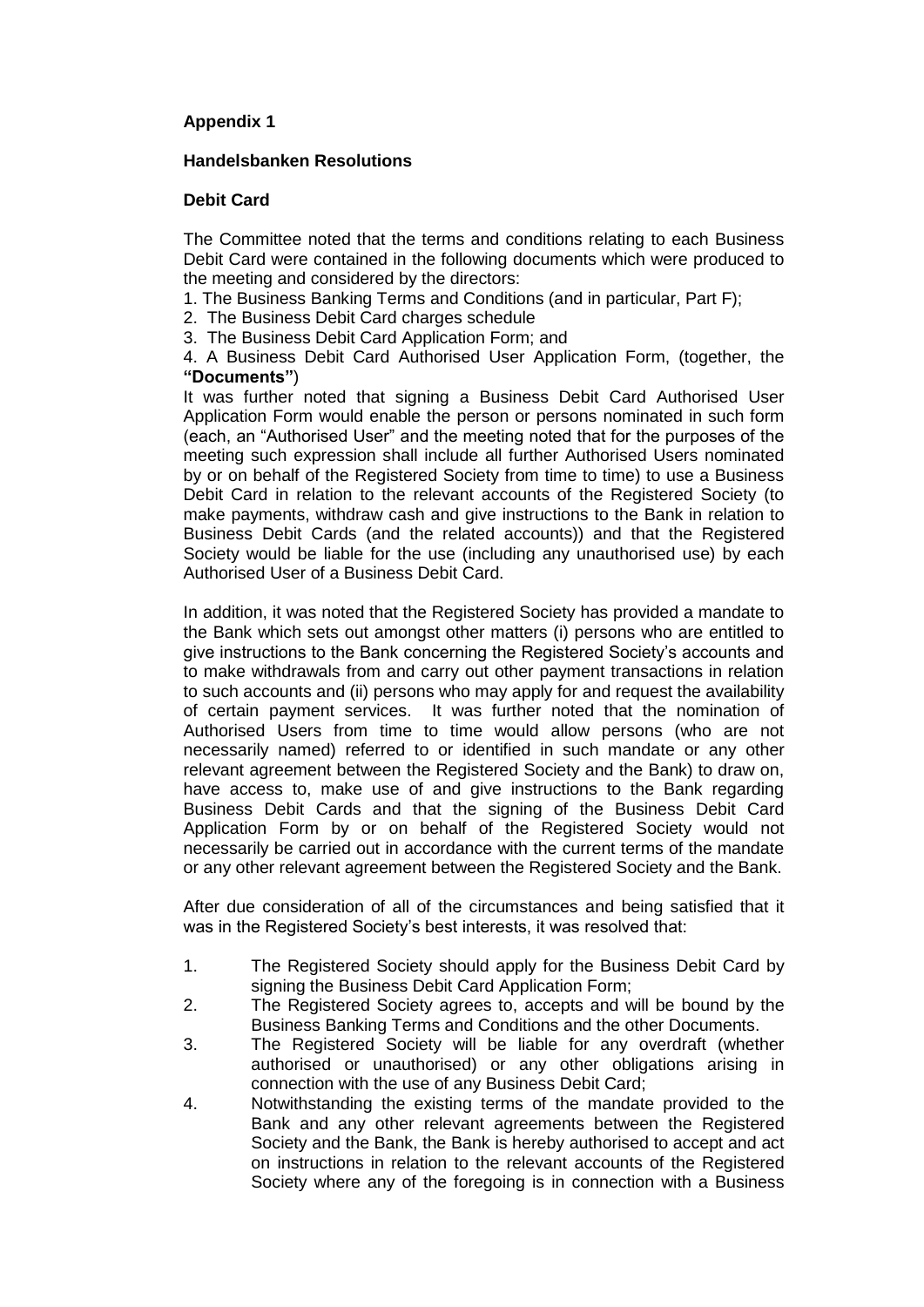Debit Card and to accept and act upon the Business Debit Card Application Form and any Business Debit Card Authorised User Application Forms signed by or on behalf of (or which purport to be signed by or on behalf of) the Registered Society;

- 5. Any two of the following persons, the Director and one Office Bearer, are hereby authorised to complete and sign the Business Debit Card Application Form and to complete and sign (including by nominating Authorised Users) Business Debit Card Authorised User Application Forms from time to time and each of the following persons is hereby authorised to take any other action or decision in connection with any Business Debit Card or any Document.
- 6. Any one director or the secretary of the Registered Society be authorised to certify the truthfulness and accuracy of the minutes of the meeting or an extract from the minutes of the meeting to the Bank.

### **Internet Banking**

A copy of the Additional Service Conditions relating to the use of the Corporate Internet Services available from Handelsbanken plc (the "Bank"), together with the required Application and Amendment form, User Registration form(s) and optional User Permission Details form(s) were produced to the meeting (all such documents being collectively referred to as the "Agreements").

It was noted that by entering into the Agreements the Registered Society would gain access to information on its accounts with the Bank by way of an Internet connection and would further be able to make payments and otherwise give instructions to the Bank electronically through the Corporate Internet Service in relation to the operation of its accounts. It was further noted that any authorities granted to Authorised Users in the Agreements would override any existing mandate between the Registered Society and the Bank relating to the processing of transactions on, and the operation of, the Registered Society's accounts through the Corporate Internet Services.

After due consideration of all the circumstances and being satisfied that it was in the Registered Society's best interest the Directors of the Registered Society resolved that the Registered Society should enter into the Agreements with the Bank.

It was further resolved the Director and an Office Bearer were authorised by the board of Directors to sign and execute on behalf of the Registered Society all Agreements and to take any other action or decision required in connection with the Corporate Internet Services, including the appointment of Administrators who, it was noted and approved, would themselves have the ability to set and amend the level of Permissions granted to each other Authorised User on behalf of the Registered Society.

#### **Current Account**

The directors of the Registered Society held a meeting to consider whether or not the Registered Society should apply to switch current accounts from its existing bank (the "**Old Bank**") to Handelsbanken plc (the "**New Bank**") under the terms of a service that will enable the Registered Society to switch any UK sterling current account (and all corresponding payment details such as direct debits, standing orders and internet beneficiaries) from the Old Bank to the New Bank in seven working days (the "**Current Account Switch Service**").